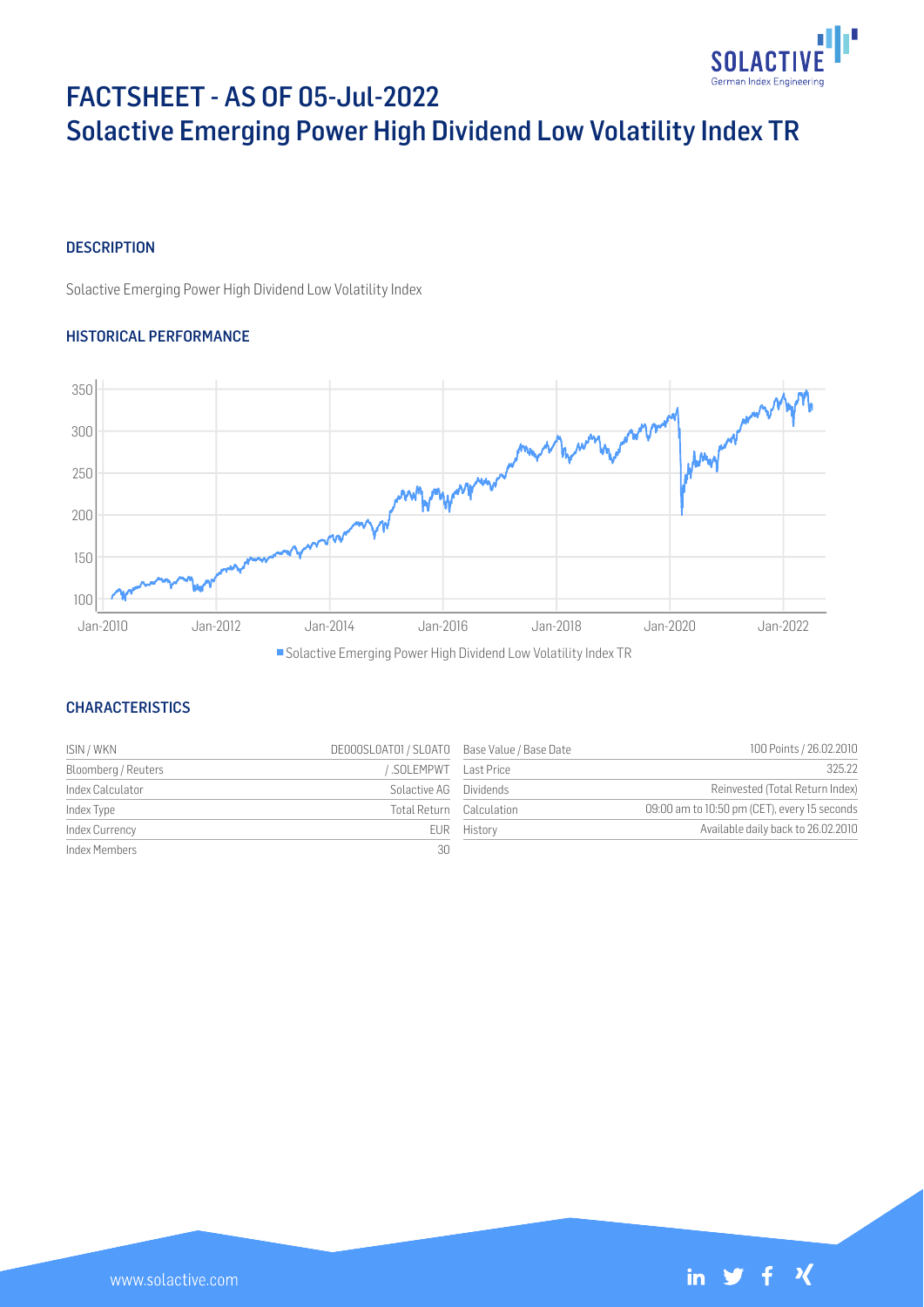

## FACTSHEET - AS OF 05-Jul-2022 Solactive Emerging Power High Dividend Low Volatility Index TR

## **STATISTICS**

| <b>EUR</b>         | 30D      | 90D       | 180D      | 360D                  | YTD       | Since Inception       |
|--------------------|----------|-----------|-----------|-----------------------|-----------|-----------------------|
| Performance        | $-5.14%$ | $-3.20\%$ | -4.45%    | 1.23%                 | -4.73%    | 225.22%               |
| Performance (p.a.) |          |           |           |                       |           | 10.02%                |
| Volatility (p.a.)  | 16.10%   | 13.07%    | 14.95%    | 12.07%                | 14.79%    | 14.70%                |
| High               | 346.10   | 348.59    | 348.59    | 348.59                | 348.59    | 348.59                |
| Low                | 323.13   | 323.13    | 305.66    | 305.66                | 305.66    | 97.89                 |
| Sharpe Ratio*      | $-2.91$  | $-0.90$   | $-0.55$   | 0.15                  | $-0.57$   | 0.72                  |
| Max. Drawdown      | $-6.64%$ | $-7.30\%$ | $-10.20%$ | $-11.42%$             | $-11.42%$ | $-38.95%$             |
| VaR 95 \ 99        |          |           |           | $-20.3\%$ \ $-35.3\%$ |           | $-21.4\%$ \ $-40.5\%$ |
| CVaR 95 \ 99       |          |           |           | $-30.4\%$ \ $-41.6\%$ |           | $-35.4\%$ \ $-62.4\%$ |

\* Up to 31 December 2021, ex-post Sharpe ratios use as input for the risk free rate term the London Inter-Bank Offered rates in the respective currencies of the index and at a term equal to the observation period. From 3 J 2022 onwards, Sharpe ratios will be / are calculated using as reference risk free rate input the overnight replacement rate for these currencies, namely SONIA (for GBP), SOFR (for USD) and EURIBOR Overnight (for EUR).

### COMPOSITION BY CURRENCIES



## COMPOSITION BY COUNTRIES



# TOP COMPONENTS AS OF 05-Jul-2022

| Company                     | Ticker                | Country   | Currency   | Index Weight (%) |
|-----------------------------|-----------------------|-----------|------------|------------------|
| NATURGY ENERGY GROUP SA     | NTGY SQ Equity        | ES        | <b>EUR</b> | 7.72%            |
| <b>TELEFONICA SA</b>        | TEF SQ Equity         | ES        | <b>EUR</b> | 7.71%            |
| VIVO ENERGY PLC             | VVO LN Equity         | GB        | GBP        | 7.57%            |
| GSK PLC                     | <b>GSK LN Equity</b>  | GB        | GBP        | 7.38%            |
| RECKITT BENCKISER GROUP PLC | <b>RKT LN Equity</b>  | GB        | GBP        | 7.29%            |
| ORANGE SA                   | ORA FP Equity         | <b>FR</b> | <b>EUR</b> | 7.14%            |
| IMPERIAL BRANDS PLC         | <b>IMBLN</b> Equity   | GB        | GBP        | 7.10%            |
| <b>JDF PFFTS BV</b>         | <b>JDEP NA Equity</b> | <b>NL</b> | <b>EUR</b> | 6.84%            |
| <b>BURFAU VERITAS SA</b>    | <b>BVI FP Equity</b>  | <b>FR</b> | <b>EUR</b> | 6.70%            |
| EMS CHEMIE HOLDING AG       | <b>EMSN SE Equity</b> | CН        | CHF        | 5.40%            |